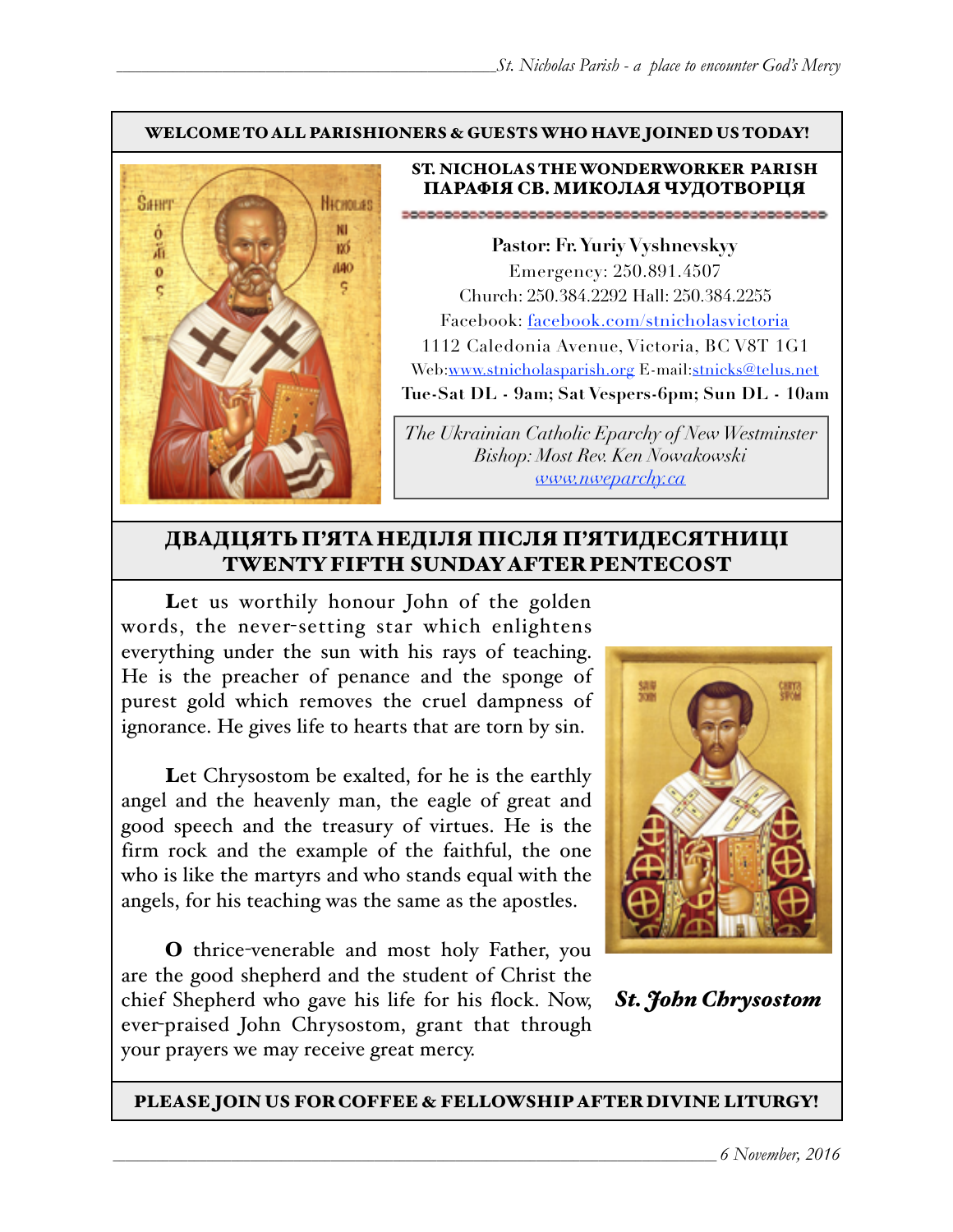| <b>SUNDAY HYMNS</b>                                                                                                                                                                                                                                                                                                                                                                                                                                                                               |                |                                                                     |                                                                                                                                                                                              |                          |          |  |  |
|---------------------------------------------------------------------------------------------------------------------------------------------------------------------------------------------------------------------------------------------------------------------------------------------------------------------------------------------------------------------------------------------------------------------------------------------------------------------------------------------------|----------------|---------------------------------------------------------------------|----------------------------------------------------------------------------------------------------------------------------------------------------------------------------------------------|--------------------------|----------|--|--|
| <b>OPENING HYMN</b>                                                                                                                                                                                                                                                                                                                                                                                                                                                                               |                | В Сильній Надії / Almighty Father pg. 276-278                       |                                                                                                                                                                                              |                          |          |  |  |
| <b>COMMUNION HYMN</b>                                                                                                                                                                                                                                                                                                                                                                                                                                                                             |                | Витай Між Нами / With Solemn Greeting, Welcome the Lord pg. 244-245 |                                                                                                                                                                                              |                          |          |  |  |
| <b>CLOSING HYMN</b>                                                                                                                                                                                                                                                                                                                                                                                                                                                                               |                | О Спомай Нас / Always Protect Us pg. 364-366                        |                                                                                                                                                                                              |                          |          |  |  |
| Please join us today in singing our Sunday hymns!                                                                                                                                                                                                                                                                                                                                                                                                                                                 |                |                                                                     |                                                                                                                                                                                              |                          |          |  |  |
| <b>SUNDAY &amp; DAILY SCHEDULE</b>                                                                                                                                                                                                                                                                                                                                                                                                                                                                |                |                                                                     |                                                                                                                                                                                              |                          |          |  |  |
| SUNDAY, November 13<br>Divine Liturgy - for the Parishioners of St Nicholas Parish                                                                                                                                                                                                                                                                                                                                                                                                                |                |                                                                     |                                                                                                                                                                                              |                          | 10:00 AM |  |  |
| MONDAY, November 14                                                                                                                                                                                                                                                                                                                                                                                                                                                                               |                |                                                                     | <b>NO SERVICES</b>                                                                                                                                                                           |                          |          |  |  |
| TUESDAY, November 15                                                                                                                                                                                                                                                                                                                                                                                                                                                                              |                |                                                                     | Divine Liturgy of St John Chrysostom                                                                                                                                                         |                          | 9:00 AM  |  |  |
| WEDNESDAY, November 16                                                                                                                                                                                                                                                                                                                                                                                                                                                                            |                | Divine Liturgy of St John Chrysostom                                |                                                                                                                                                                                              |                          |          |  |  |
| THURSDAY, November 17                                                                                                                                                                                                                                                                                                                                                                                                                                                                             |                | Divine Liturgy / Moleben on closing of the Year of Mercy            |                                                                                                                                                                                              | <b>9AM/7PM</b>           |          |  |  |
| FRIDAY, November 18                                                                                                                                                                                                                                                                                                                                                                                                                                                                               |                | Divine Liturgy of St John Chrysostom                                |                                                                                                                                                                                              |                          | 9:00 AM  |  |  |
| SATURDAY, November 19                                                                                                                                                                                                                                                                                                                                                                                                                                                                             |                | Divine Liturgy of St John Chrysostom<br><b>Vespers</b>              |                                                                                                                                                                                              | 9:00 AM<br>6:00 PM       |          |  |  |
| SUNDAY, November 20                                                                                                                                                                                                                                                                                                                                                                                                                                                                               |                | Divine Liturgy - for the Parishioners of St Nicholas Parish         |                                                                                                                                                                                              | 10:00 AM                 |          |  |  |
| Please Note: to request a Divine Liturgy for a special intention, please see Fr. Yuriy to arrange for it!                                                                                                                                                                                                                                                                                                                                                                                         |                |                                                                     |                                                                                                                                                                                              |                          |          |  |  |
| <b>SUNDAY EPISTLE READERS</b>                                                                                                                                                                                                                                                                                                                                                                                                                                                                     |                |                                                                     |                                                                                                                                                                                              |                          |          |  |  |
| <b>DATE</b>                                                                                                                                                                                                                                                                                                                                                                                                                                                                                       | <b>READING</b> |                                                                     | <b>UKRAINIAN</b><br><b>ENGLISH</b>                                                                                                                                                           |                          |          |  |  |
| SUNDAY, November 13                                                                                                                                                                                                                                                                                                                                                                                                                                                                               | Eph. 5: 9-19   |                                                                     | Rita Vanderven<br>Yuliya Pelekhata                                                                                                                                                           |                          |          |  |  |
| SUNDAY, November 20                                                                                                                                                                                                                                                                                                                                                                                                                                                                               | Eph. 6: 10-17  | Glikeria Iwanuck                                                    |                                                                                                                                                                                              | Darryl Huculak           |          |  |  |
| SUNDAY, November 27                                                                                                                                                                                                                                                                                                                                                                                                                                                                               | Col. 1: 12-18  | Andrij Pelekhatyi                                                   |                                                                                                                                                                                              | Graciela Spaciuk-Schwarz |          |  |  |
| SUNDAY, December 4                                                                                                                                                                                                                                                                                                                                                                                                                                                                                | Col. $3: 4-11$ | William Vanderven<br>Natalia Bryndak                                |                                                                                                                                                                                              |                          |          |  |  |
| Thank you, Epistle readers, for your service in proclaiming God's Word!                                                                                                                                                                                                                                                                                                                                                                                                                           |                |                                                                     |                                                                                                                                                                                              |                          |          |  |  |
| PARISH COUNCIL EXECUTIVE                                                                                                                                                                                                                                                                                                                                                                                                                                                                          |                |                                                                     | <b>PASTORAL MINISTRY &amp; HOLY MYSTERIES</b>                                                                                                                                                |                          |          |  |  |
| CHAIRPERSONAlec Rossa - 250.472.3374<br>VICE-CHAIRPERSONDarlene DeMerchant - 250.727.3837<br>SECRETARYCindy Lazaruk - 778.677.9072<br>TREASURERWilliam Vanderven - 250.478.1458<br>FINANCIAL SECRETARYDavid Newberry - 250.598.8197<br>FUNDRAISING/HALL RENTALRobert Herchak - 250.386.7872<br>MAINTENANCEMurray Chapman - 250.658.4769<br>LITURGICAL COMMITTEEMotria Koropecky - 250.658.3051<br>MEMBER AT LARGECaroline Smudy - 778.440.9419<br>VIBRANT PARISHDarlene DeMerchant - 250.727.3837 |                |                                                                     | BAPTISMSby appointment<br>MARRIAGESsix months notice should<br>be given to the parish priest, and he should be<br>contacted before any other arrangements are made<br>FUNERALSby appointment |                          |          |  |  |
| <b>Bequests &amp; Wills:</b> Leaving a bequeath is a process of giving a donation through your will. It is                                                                                                                                                                                                                                                                                                                                                                                        |                |                                                                     |                                                                                                                                                                                              |                          |          |  |  |

Bequests & Wills: Leaving a bequeath is a process of giving a donation through your will. It is simply a distribution from your estate to a charitable organization through your last will and testament. It can be as small or as large a donation as you wish. It is important that you talk to your lawyer about the process. In your kindness please remember St Nicholas the Wonderworker Ukrainian Catholic Church in your bequeath and will. If anyone wishes to make such a bequeath in their will, the following clause may be included or added to a will: "I give, devise, and bequeath to St Nicholas the Wonderworker Ukrainian Catholic Parish - 1112 Caledonia Avenue, Victoria BC, V8T 1G1, the sum of \$  $\qquad \qquad$  (or  $\qquad \qquad$  % of my estate), to be used for the benefit of the parish and it's pastoral activities."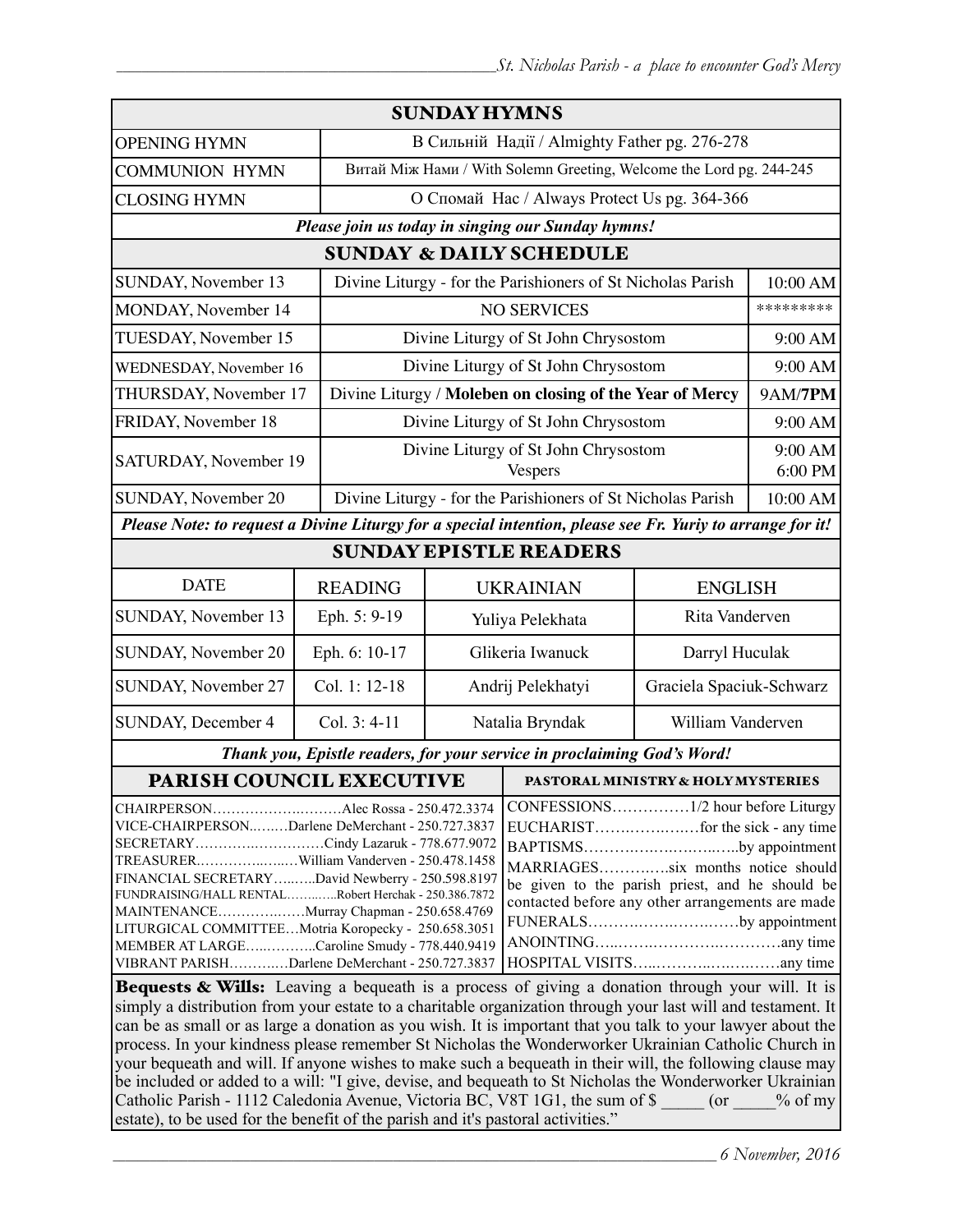## **Vibrant Parish Prayer**

**O** God, Creator of Heaven and Earth! Because of your indescribable love for us, you sent your Only-Begotten Son, Our Lord and Saviour, Jesus Christ - The Way, The Truth, and The Life and our Salvation. In His name, we turn to You. Strengthen our hearts and minds in Christian love and in unity of purpose as we strive to build a Vibrant Parish. Give us the grace to model our lives according to the Word of God. Instill in us the desire to pray and to celebrate the Holy Mysteries as one Christian Family in our Parish Community. Inspire us to follow Your great command to be a servant to the less fortunate among us! Grant this, O Lord, through the mercies and love for mankind of Your Only-Begotten Son with whom You are blessed, together with Your All-Holy, Good and Life-Giving Spirit, now and forever and ever. Amen!



# **The Vibrant Parish**

**A Place To Encounter The Living Christ** Through the word, the Holy Mysteries & Prayer, Serving One's Neighbor, Leadership Fostering & Serving Unity and Missionary Spirit (His Beatitude Sviatoslav)



## **Молитва Живої Парафії**

**Г**осподи Ісусе Христе, Пастирю Добрий, як колись Ти пригорнув заблуканих овечок, щоб вони пізнали Твій голос і були Твоїм стадом, так і сьогодні глянь ласкаво з небесних висот на нашу парафію та зішли на неї Твого Святого Духа, щоб вона була місцем пізнання радості Доброї Новини. Скріплюй нас Твоєю присутністю та єднай нас кожночасно в молитві. Даруй нам духа служіння ближньому, щоб у нашій парафії кожний міг зустріти Тебе, милостивого Бога. Благослови наш духовний провід Твоєю мудрістю і дай, щоб ніхто з нас не шкодував ні часу, ні талантів, ні матеріальних дібр для розбудови Твого царства. Єднай нас у мирі та злагоді, щоб ми були Твоєю спільнотою любові. Всели в нас місійного духа, щоб ми стали тим світилом євангельського слова, молитви і добрих діл, що кличе кожного до участі в Божественному житті, щоб славилося, Спасе, Твоє Ім'я з безначальним Твоїм Отцем та пресвятим, благим і животворящим Твоїм Духом нині, і повсякчас, і на віки віків. Амінь.

# DIVINE LITURGY PROPERS

## *The Divine Liturgy - An Anthology for Worship: Liturgy - pg. 388-461; propers - pg. 329*

**Troparion, Tone 1:** Though the stone was sealed by the Judeans\* and soldiers guarded Your most pure body,\* You arose, O Saviour, on the third day,\* and gave life to the world.\* And so the heavenly powers cried out to You, O Giver of Life;\* Glory to your resurrection, O Christ!\* Glory to Your kingdom!\* Glory to Your saving plan,\* O only Lover of Humankind.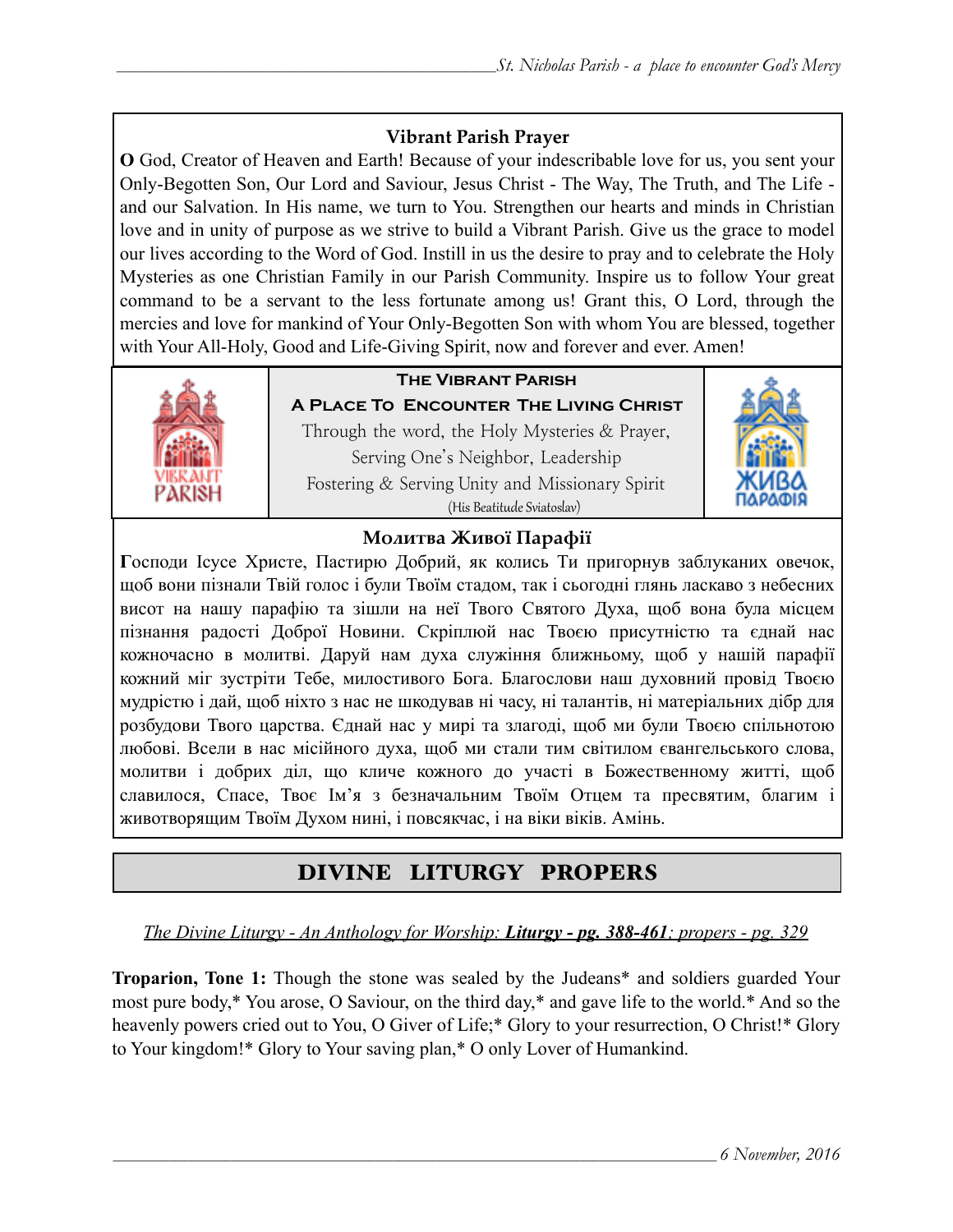**Glory: Kontakion, Tone 1:** You arose in glory from the tomb\* and with Yourself You raised the world.\* All humanity acclaims You as God,\* and death has vanished.\* Adam exults, O Master,\* and Eve, redeemed now from bondage, cries out for joy.\* "You are the One, O Christ, Who offer resurrection to all."

**Now: Theotokion, Tone 1:** When Gabriel uttered to You, O Virgin, his 'Rejoice!'\* – at that sound, the Master of all became flesh in You, the Holy Ark.\* As the just David said,\* You have become wider than the heavens carrying Your Creator.\* Glory to Him Who dwelt in You!\* Glory to Him Who came forth from You!\* Glory to Him Who freed us through birth from You!

**Prokimenon, Tone 1:** Let Your mercy, O Lord,\* be upon us,\* as we have hoped in You. *Verse:* Rejoice in the Lord, O you just; praise befits the righteous.

**Epistle - Eph. 5:9-19 - A Reading from the Letter of Saint Apostle Paul to Ephesians:** Brothers and Sisters*,* live as children of light—for the fruit of the light is found in all that is good and right and true. Try to find out what is pleasing to the Lord. Take no part in the unfruitful works of darkness, but instead expose them. For it is shameful even to mention what such people do secretly; but everything exposed by the light becomes visible, for everything that becomes visible is light. Therefore it says, 'Sleeper, awake! Rise from the dead, and Christ will shine on you.' Be careful then how you live, not as unwise people but as wise, making the most of the time, because the days are evil. So do not be foolish, but understand what the will of the Lord is. Do not get drunk with wine, for that is debauchery; but be filled with the Spirit, as you sing psalms and hymns and spiritual songs among yourselves, singing and making melody to the Lord in your hearts.

**Alleluia, Tone 1:** *Verse:* The God of gods, the Lord, spoke and summoned the earth from the rising of the sun to its setting. *Verse:* Gather to Him His devout ones, who with sacrifice make covenant with Him.

**Gospel - Luke 12:16-21** *- The Lord spoke this parable:* 'The land of a rich man produced abundantly. And he thought to himself, "What should I do, for I have no place to store my crops?" Then he said, "I will do this: I will pull down my barns and build larger ones, and there I will store all my grain and my goods. And I will say to my soul, Soul, you have ample goods laid up for many years; relax, eat, drink, be merry." But God said to him, "You fool! This very night your life is being demanded of you. And the things you have prepared, whose will they be?" So it is with those who store up treasures for themselves but are not rich towards God.'

**Communion Verse:** Praise the Lord from the heavens;\* praise Him in the highest. Alleluia, alleluia,\* alleluia!

 $\Leftrightarrow$   $\Leftrightarrow$   $\Leftrightarrow$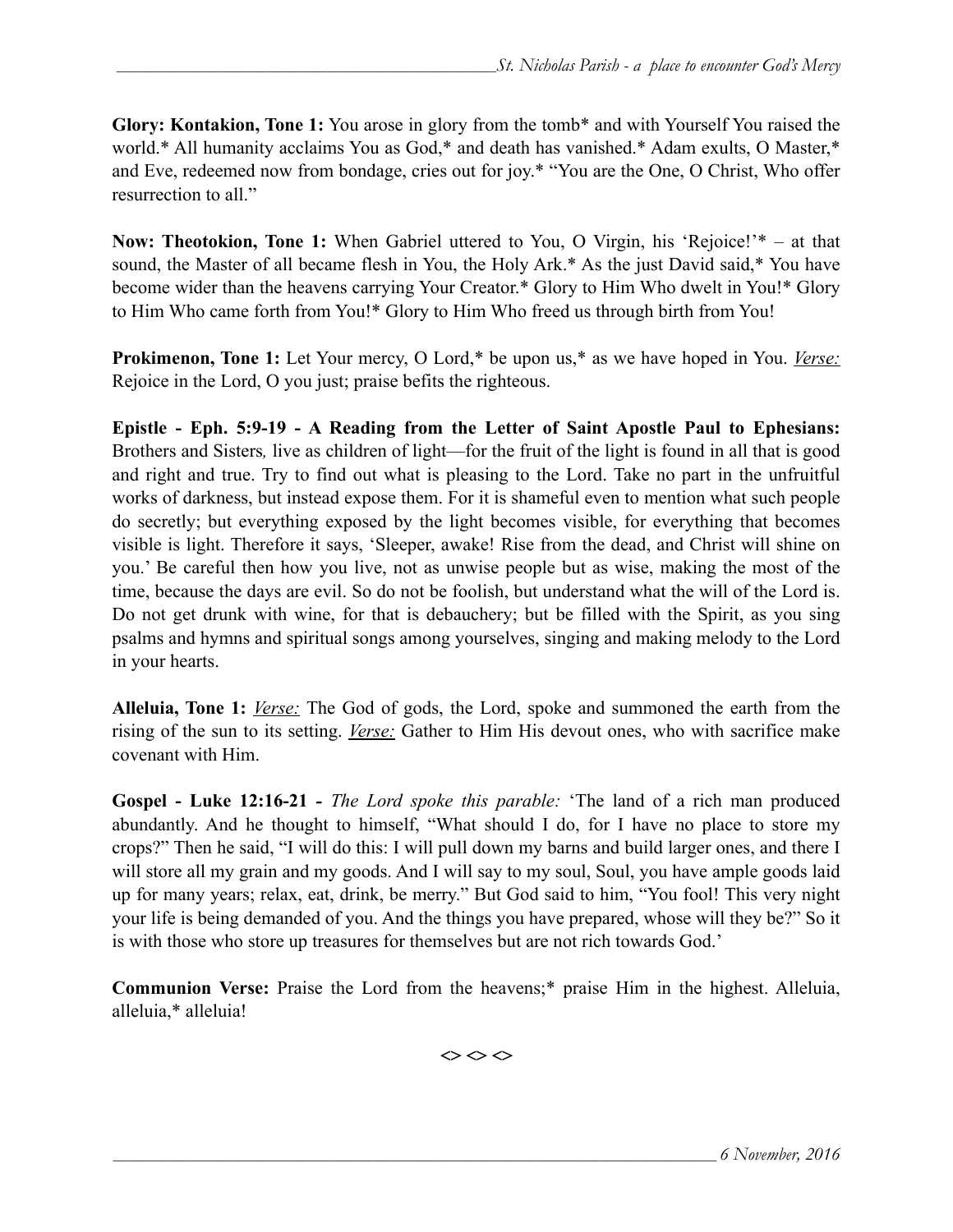**Тропар, глас 1:** Хоч запечатали камінь юдеї\* і воїни стерегли пречисте тіло Твоє,\* воскрес Ти, Спасе, на третій день,\* даруючи життя світові.\* Тому сили небесні взивали до Тебе, Життєдавче \* Слава воскресінню Твоєму, Христе,\* слава Царству Твоєму,\* слава провидінню Твоєму,\* єдиний Чоловіколюбче!

**Слава: Кондак, глас 1:** Воскрес Ти у славі як Бог із гробу\* і світ із Собою воскресив;\* людське єство Тебе, як Бога, оспівує\* і смерть щезла.\*Адам же ликує, Владико,\* і Єва нині, з узів визволившись, радіє, взиваючи \* Ти, Христе, Той, Хто всім подає воскресіння.

**І нині: Богородичний, глас 1:** Коли Гавриїл звістив Тобі, Діво: Радуйся!\* то з цим голосом прийняв тіло Владика в Тобі, святім кивоті,\* як мовив праведний Давид,\* і Ти з'явилася просторішою небес, носивши Творця Свого.\* Слава Тому, що поселився в Тобі!\* Слава Тому, що вийшов із Тебе!\* Слава Тому, що визволив нас народженням Твоїм.

**Прокімен, глас 1:** Милість Твоя, Господи, хай буде над нами,\* бо ми надіялись на Тебе. *Стих:* Радуйтеся, праведні, в Господі, правим належить похвала.

**Апостол - Еф. 5:9-19 - До Ефесян Послання Святого Апостола Павла Читання:** Браття і сестри, поводьтеся, як діти світла. Плід світла є у всьому, що добре, що справедливе та правдиве. Шукайте пильно того, що подобається Господеві. Не беріть участи в безплідних ділах темряви, а радше їх картайте, бо що ті люди потай роблять, соромно й казати. Все, що ганиться, стає явним у світлі, а все, що виявляється, стає світлом. Тому говорить: Прокинься, сплячий, і встань із мертвих, а Христос освітить тебе. Тож уважайте пильно, як маєте поводитися: не як немудрі, а як мудрі, використовуючи час, бо дні лихі. Тому не будьте необачні, але збагніть, що є Господня воля. І не впивайтеся вином, бо в нім є блуд, а сповнюйтеся Духом. Проказуйте між собою вголос псалми й гимни та духовні пісні, співайте і прославляйте в серцях ваших Господа.

**Алилуя, глас 1:** *Стих:* Бог богів, Господь мовив, і призвав землю від сходу сонця до заходу. *Стих:* Зберіть Йому преподобних Його, що заповідують завіт Його в жертвах.

**Євангеліє - Лука 12:16-21 -** Господь розповів їм притчу, говорячи: В одного багача гойно нива вродила була. І міркував він про себе й казав: Що робити, що не маю куди зібрати плодів своїх? І сказав: Оце я зроблю, порозвалюю клуні свої, і просторніші поставлю, і позбираю туди пашню свою всю та свій достаток. І скажу я душі своїй: Душе, маєш багато добра, на багато років складеного. Спочивай, їж та пий, і веселися! Бог же до нього прорік: Нерозумний, ночі цієї ось душу твою зажадають від тебе, і кому позостанеться те, що ти був наготовив? Так буває і з тим, хто збирає для себе, та не багатіє в Бога.

**Причасний:** Хваліте Господа з небес,\* хваліте Його на висотах. Алилуя, алилуя, алилуя!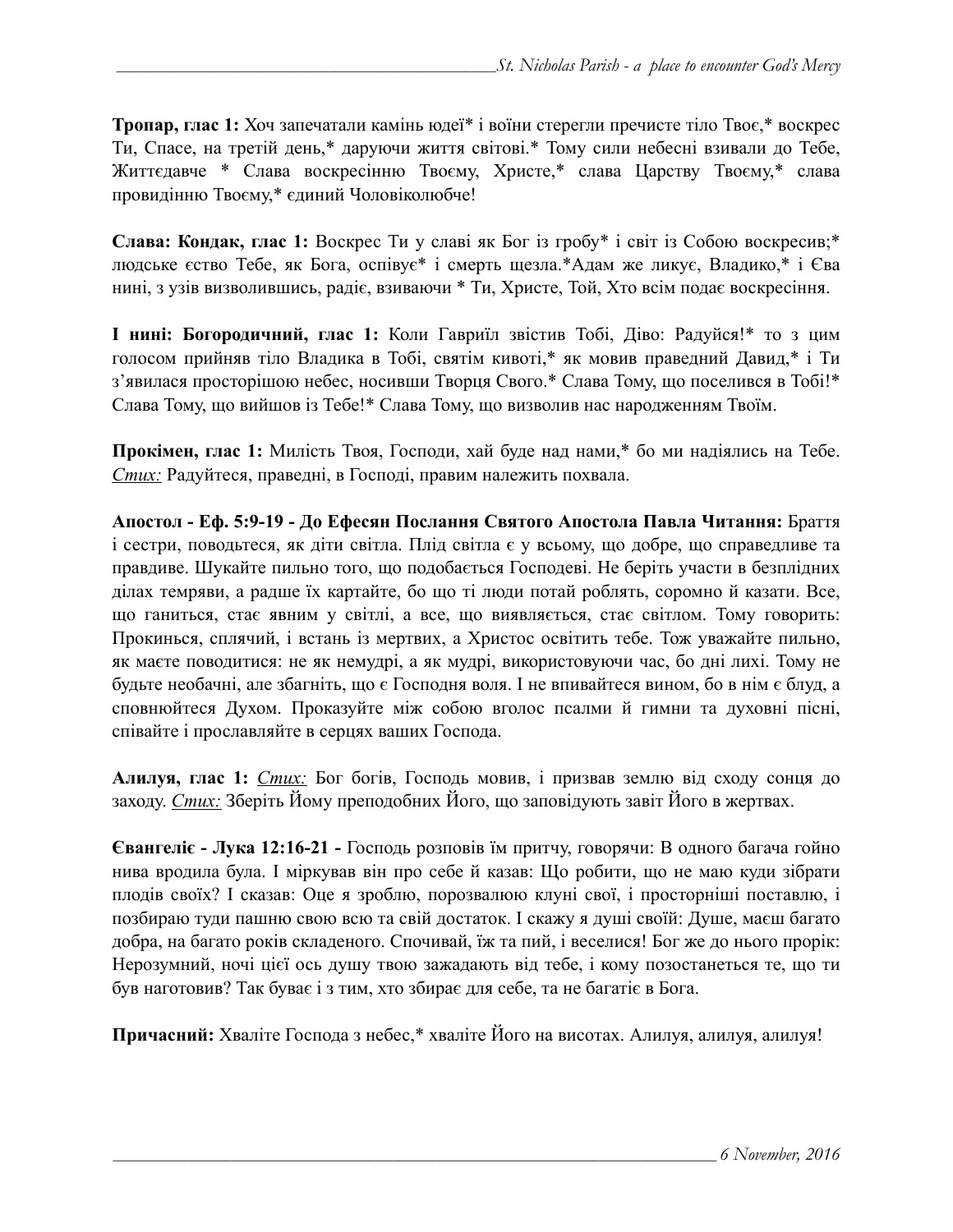## ANNOUNCEMENTS

- ✦**HAPPY BIRTHDAY** to ED SALYN, MATTHEW DEMERCHANT and all those who celebrated their birthdays this past week. May the Lord Our God continue to bless you abundantly and the Holy Mother of God protects you at all times. Многая Літа!
- ✦**CONGRATULATIONS to JOAN & ALEC ROSSA** on their Wedding Anniversary. May you two continue be a blessing to God, to others, and to each other in your marriage together. Многая Літа!
- ✦**HOLODMOR COMMEMORATION MEMORIAL** service & "hungry lunch bread & water" (NEXT SUNDAY, Nov. 20; 2PM at the Ukr. Cultural Centre (3277 Douglas St).
- ✦**THANK YOU** to all those who joined us last Sunday, Nov. 6, for Divine Liturgy and for the Vibrant Parish post Sobor meeting afterwards. Great presentations and very interactive discussions!
- ✦**"INTERNET PORNOGRAPHY ADDICTION A CATHOLIC APPROACH TO TREATMENT":** Sr. Marysia Weber, R.S.M., D.O., a Religious Sister of Mercy of Alma, Michigan, is a physician certified by the American Board of Psychiatry and Neurology. Sr. Marysia will be visiting our Diocese in November and will speak on this topic. All are welcome to attend. **Date:** Thu, Nov 17 - 7pm - St. Joseph the Worker parish, Victoria (785 Burnside Rd. W.).
- ✦**THANK YOU** to CINDY LAZARUK, ROBERT HERCHAK, MOTRIA KOROPECKY, LILIIA PALYVODA, MURRAY & CAROL CHAPMAN and others for setting up the church hall and preparing lunch for the guests from Ukraine who visited our parish last Wednesday, Nov. 9. May God bless you all for your stewardship.
- ✦**PARISH CALENDAR OF BIRTHDAYS & ANNIVERSARIES:** If you would like to be included in our Parish Calendar of Birthday and Anniversary celebrations, please put date in our calendar located at the church vestibule. Each week, we will list the names in our parish bulletin so we can celebrate these happy occasions together!
- ✦**TRAVELING ICON:** Anyone interested in gracing their home with Christ The Teacher Icon can call Darlene DeMerchant at 250.727.3837
- ✦**JOIN OUR CHOIR:** Do you enjoy singing? Please consider joining our St Nicholas Parish Choir and remember that we ALWAYS looking for new members! Contact Motria Koropecky for details at 250.658.3051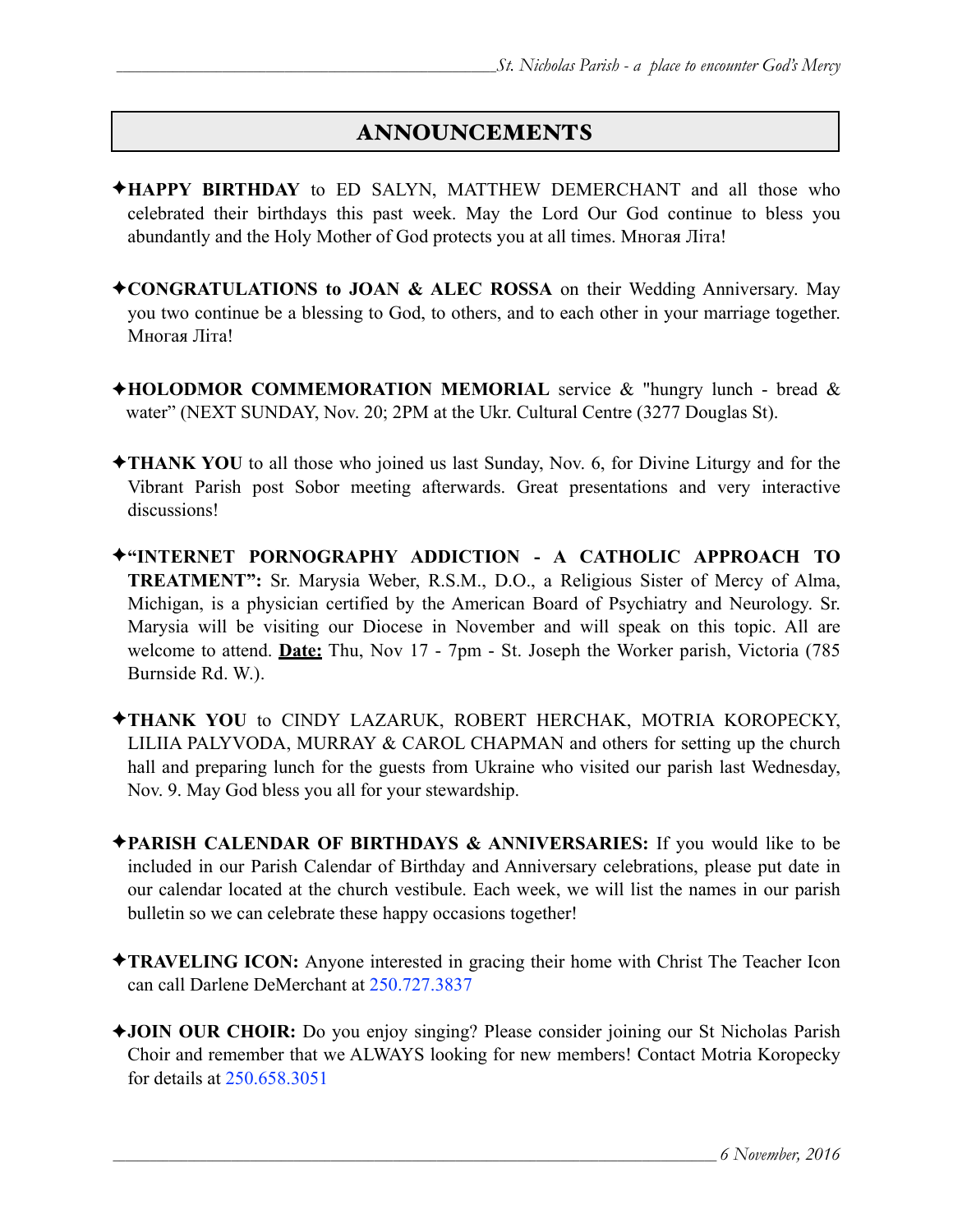- ✦**CATECHISM ANNOUNCEMENT:** "*And they were bringing to Him also the infants, in order that He may be touching them; but after the disciples saw it, they rebuked them. But Jesus called them to Himself and said, Let alone the little children to come to Me, and cease hindering them; for of such is the kingdom of God*." We are happy to welcome all children to our St. Nicholas The Wonderworker catechism program. Weekly classes are scheduled Sunday morning during Divine Liturgy. We want your children to learn more about their Catholic faith, sacred scripture, feast days, and religious practices and customs of the Ukrainian Catholic church. If you have any questions, please do not hesitate to contact Marian Chalifoux at 250.507.1005
- ✦**PRAYER REQUEST:** Please keep in your prayers members of our parish, our family and friends who are ailing, are in hospitals, nursing homes and those who are not able to join actively in their community.
- ✦**THRIFTY'S PRE-PAID FOOD CARDS** We all have to buy groceries. Why not have 6% of it returned back to the church at no extra charge! Cards are available in \$100, \$200, and \$500 denominations. Talk to Alec after today's liturgy to pre- order your cards. We need to sell A LOT of them! We encourage you to consider purchasing them for yourselves as gifts too.
- ✦**SUNDAY COFFEE VOLUNTEERS** act as hosts and serve light refreshments following the Sunday morning Divine Liturgy, providing an opportunity for the faithful to socialize with friends and visitors following their shared worship experience. We thank all of our parishioners who kind volunteer to serve refreshments. Whether you are new to the Parish, or are a longtime members, please join us for coffee.
- ✦**BE A STEWARD:** Have you ever wondered what more can you do to help our parish? Here are some suggestions: **Steward** of property security; **Steward** of grounds cleaning; **Steward** of cleaning church; **Steward** of church linen; **Steward** of outreach; **Steward** of caring; **Steward** of prayer; **Steward** of service. Quite often, our homebound or senior members, once active in their younger years, want to find purpose in their senior years. It's not only about doing but

| CHRISTMAS FOOD FAIR FOOD PREPARATION SCHEDULE                                                                                       |                          |                      |                       |  |  |  |
|-------------------------------------------------------------------------------------------------------------------------------------|--------------------------|----------------------|-----------------------|--|--|--|
| Wed. Nov. 9                                                                                                                         | Make, bake & bag kolachi | $8:30$ am- $3:00$ pm | Need $5-6$ volunteers |  |  |  |
| Wed. Nov. 16                                                                                                                        | Other baking: TBD        | TBD                  | Need $3-5$ volunteers |  |  |  |
| Thu. Nov. 17                                                                                                                        | Other baking: TBD        | TBD                  | Need 3-5 volunteers   |  |  |  |
| Looking forward to another successful Christmas Food Fair. Many, many thanks for everyone's<br>anticipated help. May God Bless You. |                          |                      |                       |  |  |  |
| For more info contact Robert Herchak at 250.386.7872 or email rlherchak@gmail.com                                                   |                          |                      |                       |  |  |  |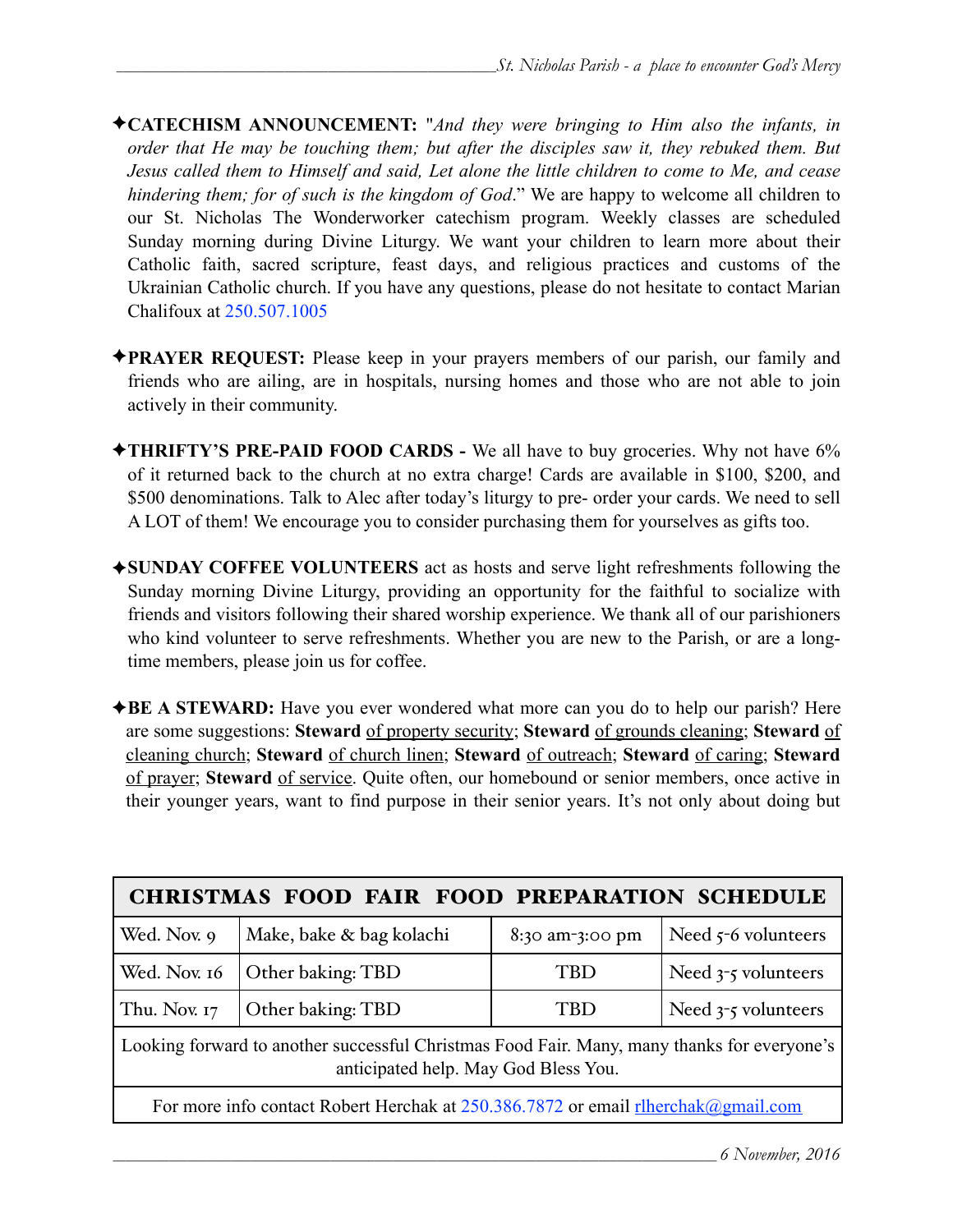about "BEING" present to others. Contact Fr. Yuriy **OR** Darlene DeMerchant for more information. You will be amazed how "BEING" can make a difference.

✦**SUNDAY, NOVEMBER 6 DONATION:** Coffee: \$40.95; Vigil lights: \$4.50; Loose collection: \$39.35; Envelope collection: \$524.00; Pre-authorized payments Oct 31 to Nov 6: \$330.00

# ST. JOHN CHRYSOSTOM

 This greatest and most beloved of all Christian orators was born in Antioch the Great in the year 344 or 347; his pious parents were called Secundus and Anthusa. After his mother was widowed at the age of twenty, she devoted herself to bringing up John and his elder sister in the nurture and admonition of the Lord. John received his literary training under Anthragathius the philosopher, and Libanius the sophist, who was the greatest Greek scholar and rhetorician of his day. Libanius was a pagan, and when asked before his death whom he wished to have for his successor, he said, "John, had not the Christians stolen him from us." With such a training, and with such gifts as he had by nature, John had before him a brilliant career as a rhetorician. But through the good example of his godly mother Anthusa and of the holy Bishop Meletius of Antioch, by whom he was ordained reader about the year 370, he chose instead to dedicate himself to God.

 From the years 374 to 381 he lived the monastic life in the hermitages that were near Antioch. His extreme asceticism undermined his health, compelling him to return to Antioch, where Saint Meletius ordained him deacon about the year 381. Saint Meletius was called to Constantinople later that year to preside over the Second Ecumenical Council, during which he fell asleep in the Lord. In 386 Bishop Flavian ordained John presbyter of the Church of Antioch. Upon his elevation to the priesthood his career as a public preacher began, and his exceptional oratorical gifts were made manifest through his many sermons and commentaries.

They are distinguished by their eloquence and the remarkable ease with which rich imagery and scriptural allusions are multiplied; by their depth of insight into the meaning of Scripture and the workings of God's providence; and, not least of all, by their earnestness and moral force, which issue from the heart of a blameless and guileless man who lived first what he preached to others. Because of his fame, he was chosen to succeed Saint Nectarius as Patriarch of Constantinople. He was taken away by stealth, to avoid the opposition of the people, and consecrated Patriarch of Constantinople on February 28, 398, by Theophilus, Patriarch of Alexandria, who was to prove his mortal enemy.

 At that time the Emperor of the East was Arcadius, who had had Saint Arsenius the Great as his tutor; Arcadius was a man of weak character, and much under the influence of his wife Eudoxia. The zealous and upright Chrysostom's unsparing censures of the lax morals in the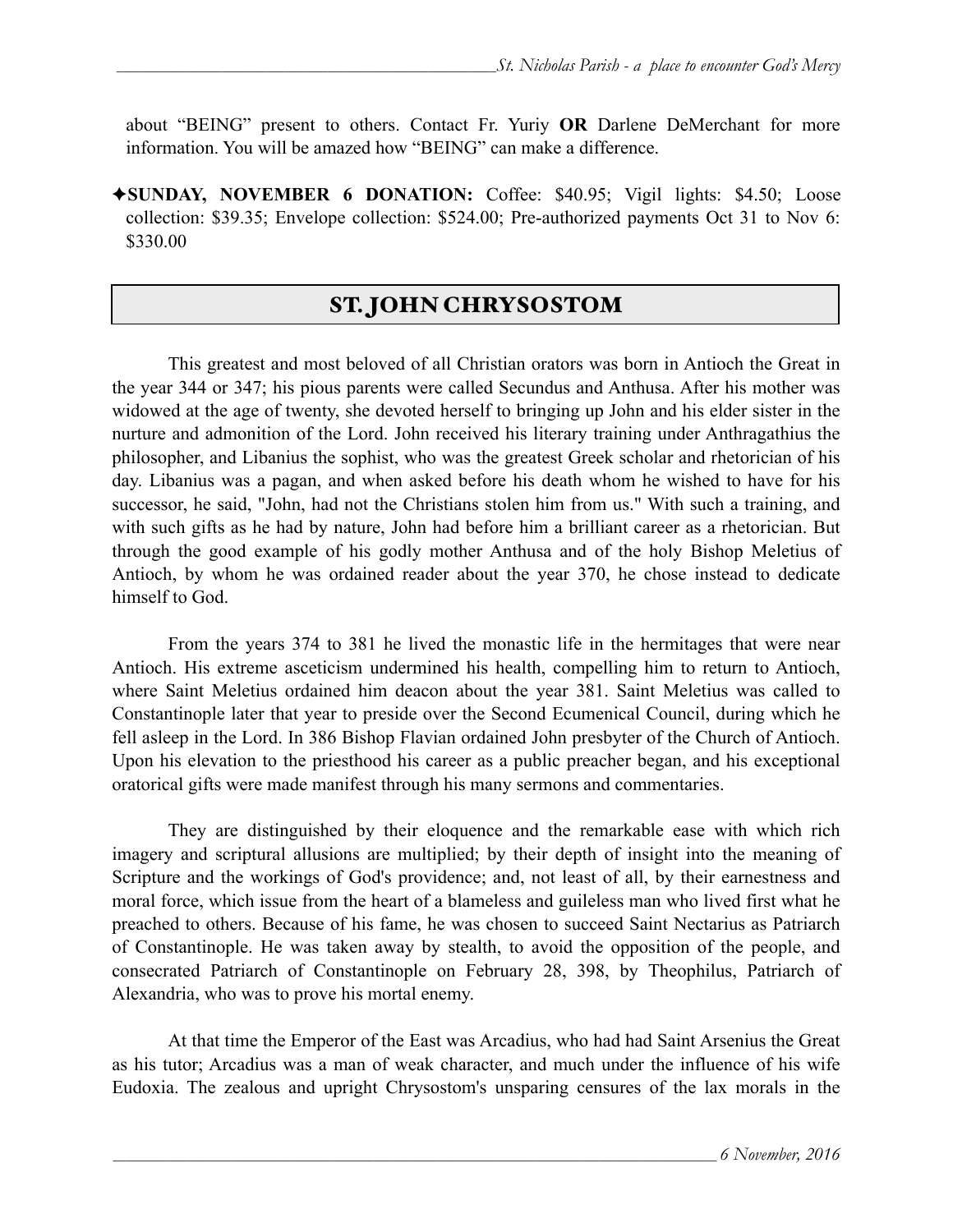imperial city stung the vain Eudoxia; through Theophilus' plottings and her collaboration, Saint John was banished to Pontus in 403. The people were in an uproar, and the following night an earthquake shook the city; this so frightened the Empress Eudoxia that she begged Arcadius to call Chrysostom back. While his return was triumphant, his reconciliation with the Empress did not last long. When she had a silver statue of herself erected in the forum before the Church of the Holy Wisdom (Saint Sophia) in September of 403, and had it dedicated with much unseemly revelry, Saint John thundered against her, and she could not forgive him.

In June of 404 he was exiled to Cucusus, on the borders of Cilicia and Armenia. From here he exchanged letters with Pope Innocent of Rome, who sent bishops and priests to Constantinople requesting that a council be held. Saint John's enemies, dreading his return, prevailed upon the Emperor to see an insult in this, and had John taken to a more remote place of banishment called Pityus near the Caucasus. The journey was filled with bitter sufferings for the aged bishop, both because of the harshness of the elements and the cruelty of one of his 310 guards. He did not reach Pityus, but gave up his soul to the Lord near Comana in Pontus, at the chapel of the Martyr Basiliscus, who had appeared to him shortly before, foretelling the day of his death, which came to pass on September 14, 407. His last words were "Glory be to God for all things." His holy relics were brought from Comana to Constantinople thirty-one years later by the Emperor Theodosius the Younger and Saint Pulcheria his sister, the children of Arcadius and Eudoxia, with fervent supplications that the sin of their parents against him be forgiven; this return of his holy relics is celebrated on January 27.

 Saint John was surnamed Chrysostom ("Golden-mouth") because of his eloquence. He made exhaustive commentaries on the divine Scriptures and was the author of more works than any other Church Father, leaving us complete commentaries on the Book of Genesis, the Gospels of Saints Matthew and John, the Acts, and all the Epistles of Saint Paul. His extant works are 1,447 sermons and 240 epistles. Twenty-two teachers of the Church have written homilies of praise in his honour. Besides his feasts today and on January 27, he is celebrated as one of the Three Hierarchs on January 30, together with Saint Basil the Great and Saint Gregory the Theologian.

# THE YEAR OF MERCY

#### Holy Doors to Close Sunday, November 13

 Today, on Sunday, November 13 the Year of Mercy comes to a close in all local *(sui iuris)* churches throughout the world and the next Sunday, November 20 the Year of Mercy will come to a close in the Catholic Church.

 While the Year of Mercy comes to a close let's keep our hearts open to the needs of people who feel forgotten, abandoned and overlooked in their needs. *"Since love has no boundaries, acts of mercy have to go out and meet poor people, regardless of their nationality,*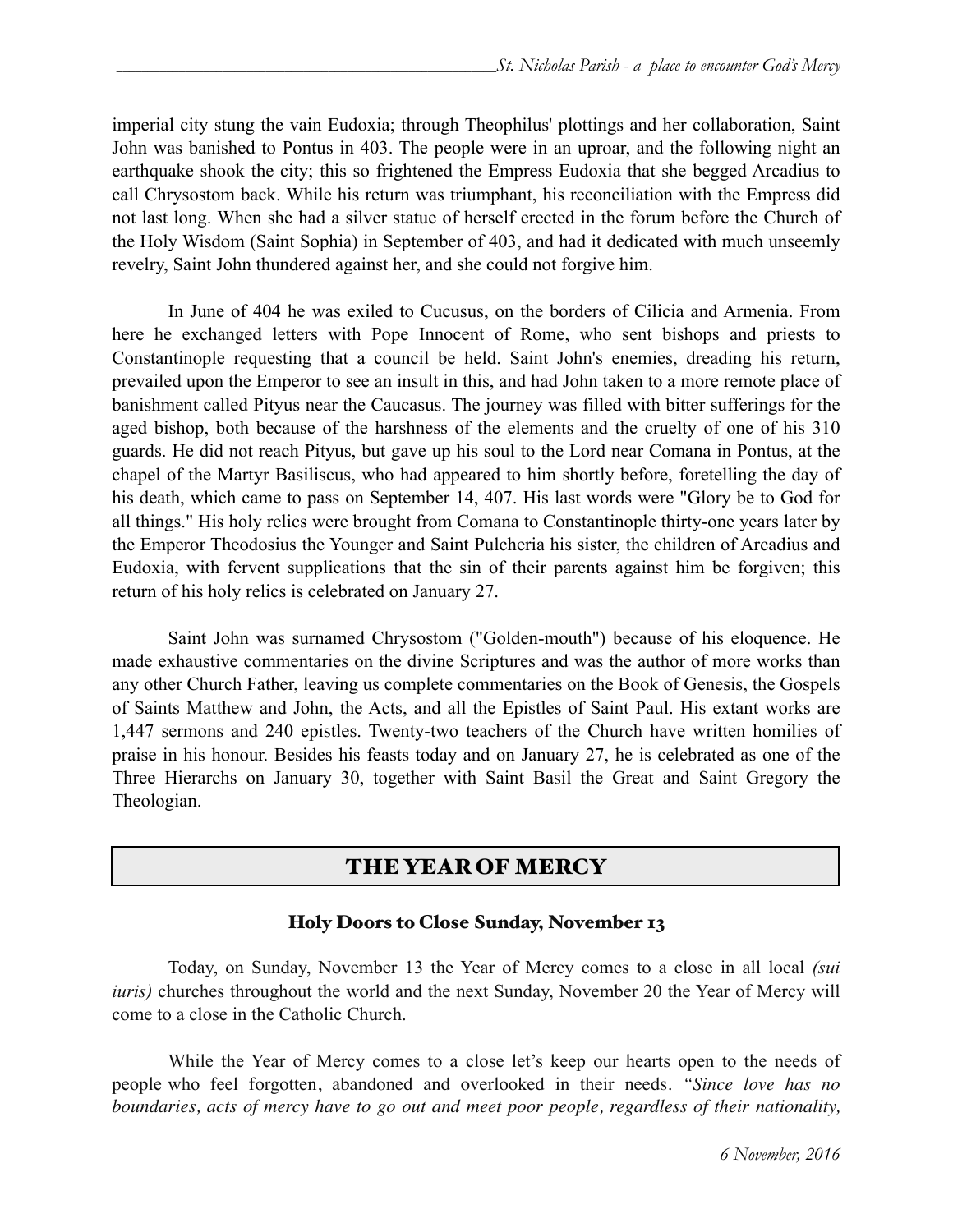*social status, religious affiliation or political preferences. Let all who meet us through our sincere interest in them, good words and effective help, feel the presence of the Merciful Father"*.

**Prayer**: O Lord, compassionate and loving, long-suffering and most merciful! Hear our prayer and listen to the voice of our supplication. Show us a sign of Your mercy, guide us along Your ways that we may live in Your truth. Gladden our hearts that we may fear Your holy name, for You are great and You perform wondrous deeds. You are the only God and none other is like You, O Lord. You are great in mercy and able, in Your power, to assist, support, and save all those who place their hope in Your holy name. Therefore, O Almighty and Merciful God, we hasten to You now, and with heartfelt emotion we beseech You: Open the doors of Your mercy to us! Pour out on us and on our entire community the fullness of Your gifts. Guide us in the way of truth and love, and grant that we may be a living instrument and efficacious sign of Your merciful and gracious presence in the world!

#### Please join us for Moleben as we are closing the Year of Mercy, on Thursday, Nov. 17 @ 7PM

## **NEWS**

#### In Canada, assisted suicide could also kill Catholic healthcare

 Only months after the Canadian Parliament approved legal assisted suicide, Catholic hospitals, palliative care centres and individual doctors have been put on the defensive amid calls to require them to help patients kill themselves.

Five doctors have filed a legal challenge against the College of Physicians and Surgeons of Ontario for its policy that requires doctors who refuse to participate in assisted suicide and abortion to refer those patients to other doctors.

"In my view, it's the future of Catholic healthcare that's at stake," said their spokesman, Larry Worthen. "No other jurisdiction outside of Canada where assisted suicide is legal requires referral"

He said the college has been "extremely aggressive" in its handling of their case. The doctors are being cross-examined about their religious beliefs. One is Catholic, while four are evangelical Christians.

The college has authority to regulate the practice of medicine in the Ontario province. Refusal to comply with its policies could cost a doctor his or her medical license.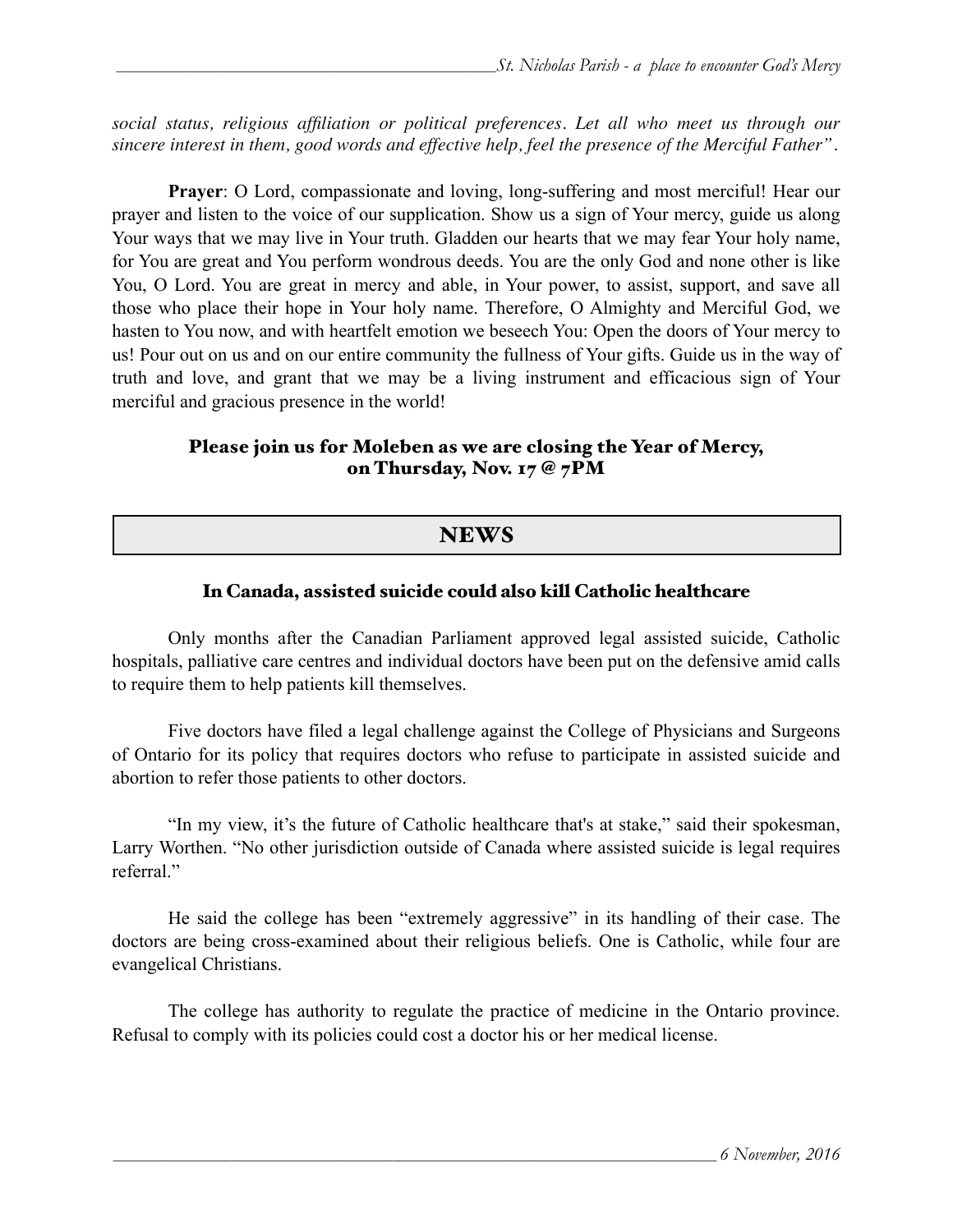The doctors have the support of the Christian Medical and Dental Society of Canada, the Canadian Federation of Catholic Physicians' Societies and Canadian Physicians for Life, though they face increasing legal costs, Canadian Catholic News reports.

The Attorney General of Ontario has sided with the college, with a spokesperson deeming its policy "a reasonable balance between the sincerely held religious beliefs of objecting physicians and the important state interest in ensuring vulnerable patients are able to access legally available medical procedures."

 The three doctors' groups are part of the new organization called Coalition for HealthCARE and Conscience, which includes the Catholic archdioceses of Toronto and Vancouver.

Bishop Ronald Fabbro of London, who is president of the Assembly of Catholic Bishops of Ontario, said the province's bishops have agreed to make conscience protection a top priority.

The Canadian parliament legalized assisted suicide in June on orders from Canada's Supreme Court.

 In British Columbia, a local health authority suggested requiring that all publicly funded institutions provide assisted suicide services, including Catholic hospitals and hospice care. Archbishop J. Michael Miller of Vancouver wrote in protest of the proposal.

The proposal followed strong criticism of a Catholic hospital in Vancouver that transferred an elderly man in severe pain to another hospital because it would not provide assisted suicide.

 Ian Shearer, 84, suffered multiple afflictions, including a spinal condition and sepsis. In late August he requested a doctor-assisted suicide at St. Paul's Hospital in Vancouver, which does not provide assisted suicide because it is Catholic.

Shearer was transferred to a hospital about 2.5 miles away. His daughter Jan Lackie alleged that the trip and inadequate pain control put him in agony.

The ambulance arrived three hours late. In order to ensure he was mentally lucid to give legal consent to assisted suicide, his pain drug dosage had been reduced. According to Lackie, there was also a shortage of the narcotic drug in his ward. She added that she wanted religiousoperated facilities, like hospitals, nursing homes and hospices, to be required to allow assisted suicide.

"We have nine judges who said 'Yes' to medical assistance in dying," she said. "I don't understand how the Vatican has so much power, even here in Canada."